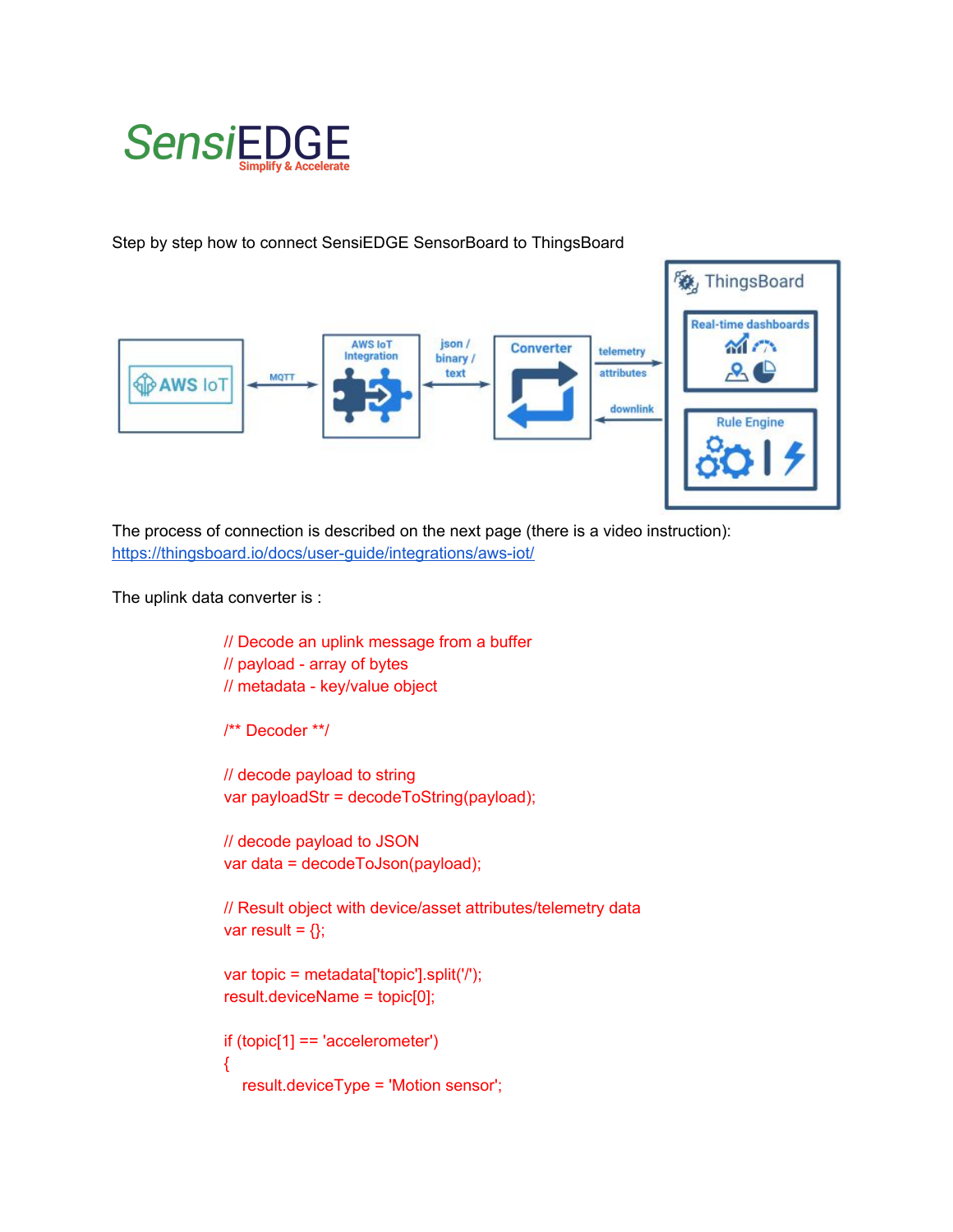```
result.telemetry = {Accelerometer: } X:(data.X*0.001), Y:(data.Y*0.001),Z:(data.Z*0.001)}};
\} else if (topic[1] == 'magnetometer')
{
   result.deviceType = 'Magnetic sensor';
  result.telemetry = {Magnetometer: } X:(data.X*0.001), Y:(data.Y*0.001),Z:(data.Z*0.001)}};
\} else if (topic[1] == 'pressure')
{
   result.deviceType = 'Pressure sensor';
   result.telemetry = {Pressure: data.Pressure};
\} else if (topic[1] == 'humidity')
{
   result.deviceType = 'humidity sensor';
   result.telemetry = {Humidity: data.Humidity};
\} else if (topic[1] == 'temperature')
{
   result.deviceType = 'thermostat';
   result.telemetry = {Temperature: data.Temperature};
\} else if (topic[1] == 'luminosity')
{
   result.deviceType = 'lux sensor';
   result.telemetry = {Luminosity: data.Luminosity};
\} else if (topic[1] == 'co_sensor')
{
   result.deviceType = 'UV sensor';
   result.telemetry = {UV: data['CO Concentration']};
\} else if (topic[1] == 'battery')
{
   var batStat = { 0:'LOW_BATTERY', 1:'DISCHARGING',
2:'PLUGGED_NOT_CHARGING', 3:'CHARGING', 4:'UNKNOWN', 0xFF:'ERROR' };
   result.deviceType = 'Battery details';
   result.telemetry = {Battery: {SOC:data.Level, Voltage:data.Voltage,
Status:batStat[data.Status]}};
\} else if (topic[1] == 'mic_level')
{
   result.deviceType = 'Noise level';
  result.telemetry = {Noize: data.Mic};
} else if (topic[1] == 'accelerometer_events')
{
   var AccEvtCode =
   {
      0x0000: "No Event",
      0x0001: "Orient Top Right",
```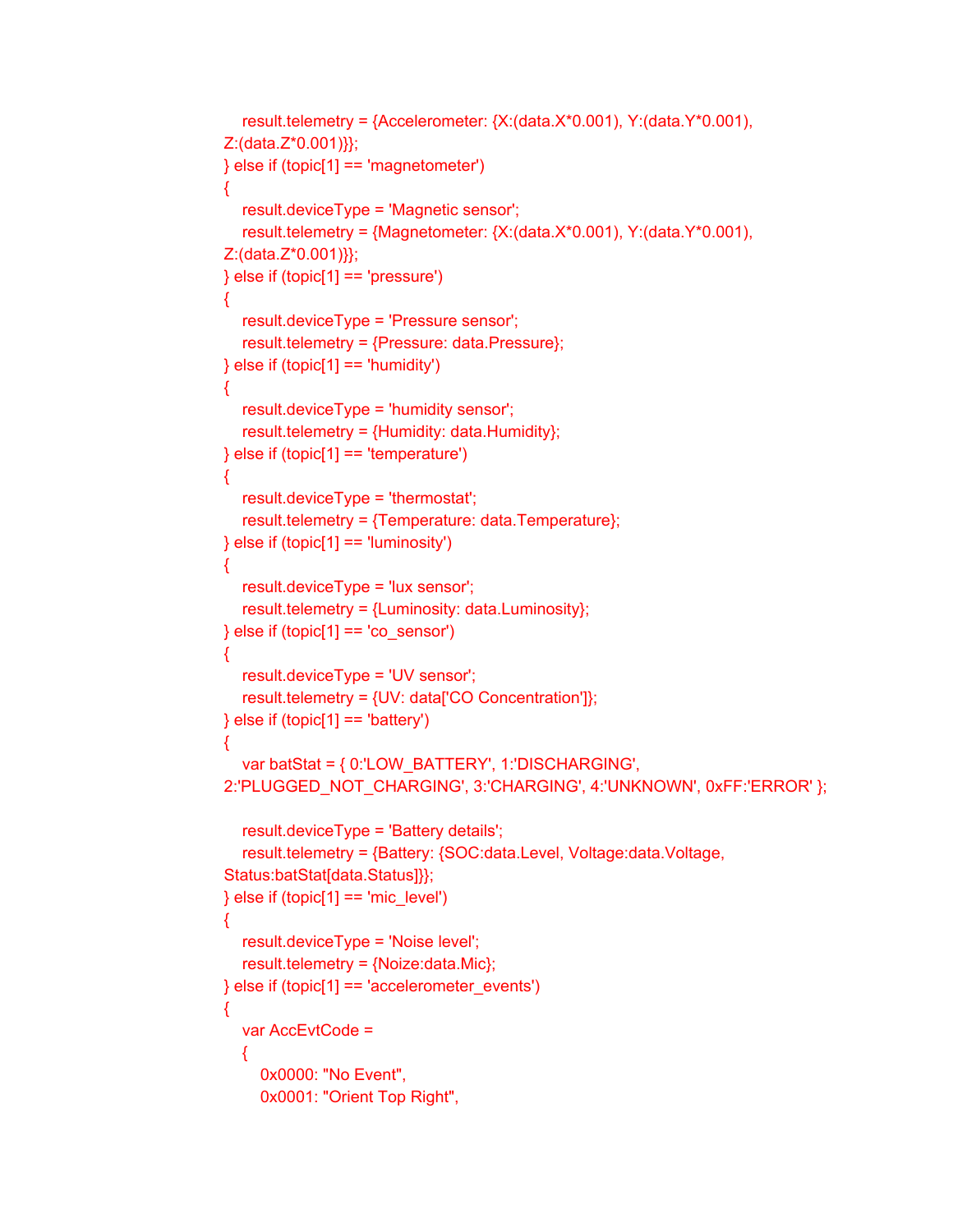```
 0x0002: "Orient Bottom Right",
      0x0003: "Orient Bottom Left",
      0x0004: "Orient Top Left",
      0x0005: "Orient Up",
      0x0006: "Orient Down",
      0x0008: "Tilt",
      0x0010: "Free Fall",
      0x0020: "Single Tap",
      0x0040: "Double Tap",
      0x0080: "Wake Up",
      0x0100: "Pedometer"
   } ;
   result.deviceType = 'Accelerometer Event';
  result.telemetry =
{Event:{Description:AccEvtCode[data.Event],Steps:data.nSteps}};
} else if (topic[1] == 'compass')
{
   result.deviceType = 'Angle to North';
   result.telemetry = {Azimuth:data.Angle};
}
result.attributes = {integrationName: metadata['integrationName']};
/** Helper functions **/
function decodeToString(payload) {
  return String.fromCharCode.apply(String, payload);
}
function decodeToJson(payload) {
  // covert payload to string.
  var str = decodeToString(payload);
  // parse string to JSON
  var data = JSON.parse(str);
  return data;
}
return result;
```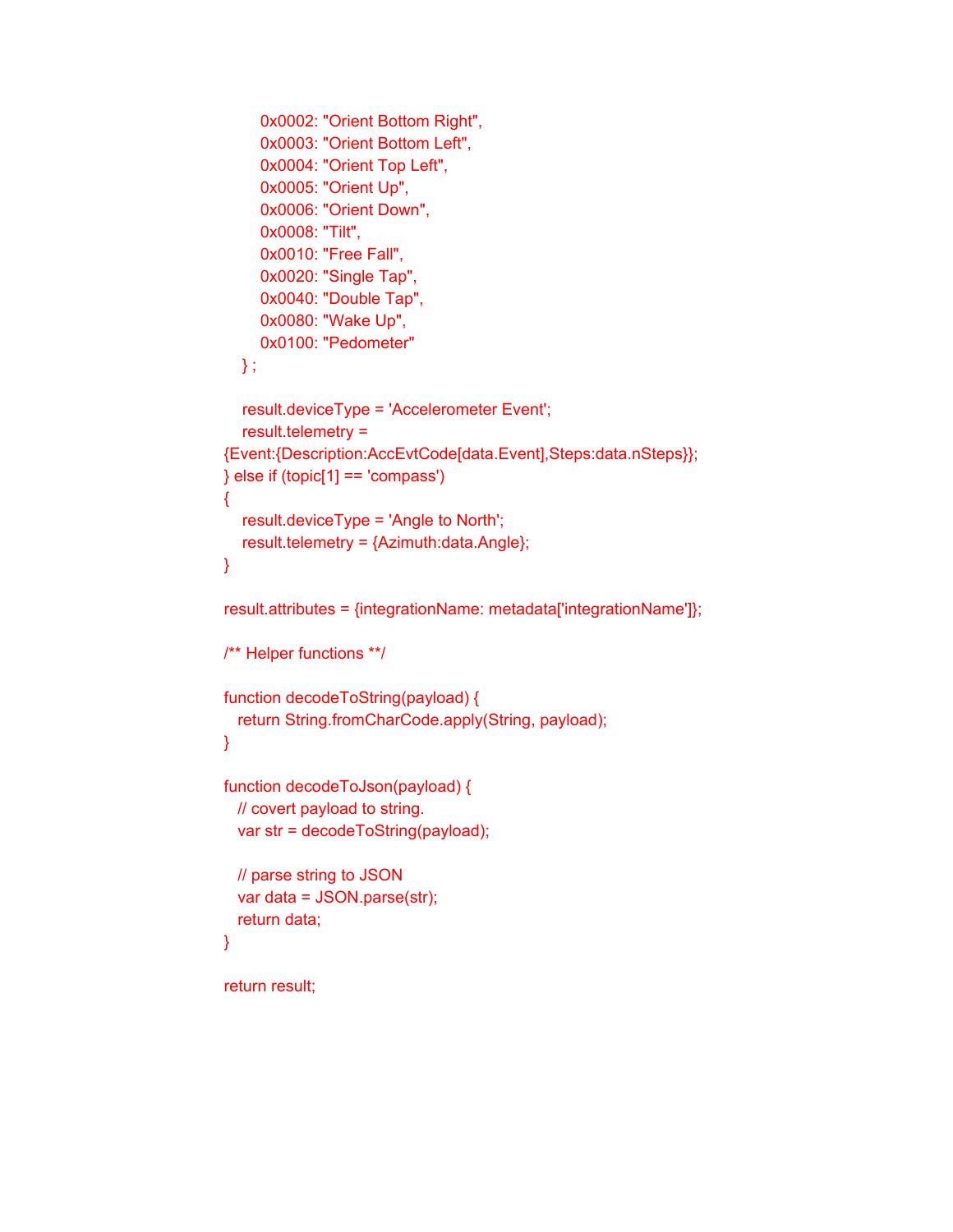Topics for AWS Integration configuration for SensiEDGE support:

| ThingsBoard                                    | $\Box$ Integrations |                     |                | $\overline{C}$ <b>e</b> oleksandr Boxyi <b>i</b> |              |                         |  |  |
|------------------------------------------------|---------------------|---------------------|----------------|--------------------------------------------------|--------------|-------------------------|--|--|
| <b>A</b> HOME<br><b>&lt;- &gt; RULE CHAINS</b> | Integrations        |                     |                | AWS<br>Integration details                       |              | $\bullet$ $\times$      |  |  |
| <sup>1</sup> <sub>2</sub> DATA CONVERTERS      | $\Box$              | Created time 4      | Name           | <b><i><u>A</u></i> A A A A A A A</b>             |              |                         |  |  |
| E INTEGRATIONS                                 | $\Box$              | 2020-07-27 23:40:42 | $\mathsf{Ans}$ | 09a182ad6c-private.pem.key                       |              |                         |  |  |
| <b>O</b> ROLES                                 |                     |                     |                | Private key password                             |              |                         |  |  |
| $=$ CUSTOMERS HIERARCHY                        |                     |                     |                | Topic filters                                    |              | $\widehat{\phantom{a}}$ |  |  |
| <b>A</b> USER GROUPS<br>$\checkmark$           |                     |                     |                |                                                  |              |                         |  |  |
| $22$ CUSTOMER GROUPS<br>$\checkmark$           |                     |                     |                | +/accelerometer                                  | At most once | $^{\star}$ $\times$     |  |  |
| <b>Bu</b> ASSET GROUPS                         |                     |                     |                | +/magnetometer                                   | At most once | $x \times$              |  |  |
| <b>LED</b> DEVICE GROUPS                       |                     |                     |                |                                                  |              |                         |  |  |
| <b>EX ENTITY VIEW GROUPS V</b>                 |                     |                     |                | +/pressure                                       | At most once | $\cdot$ $\times$        |  |  |
| WIDGETS LIBRARY                                |                     |                     |                | +/humidity                                       | At most once | $\cdot$ $\times$        |  |  |
| <b>E</b> DASHBOARD GROUPS V                    |                     |                     |                |                                                  |              |                         |  |  |
| <b>O</b> SCHEDULER                             |                     |                     |                | +/temperature                                    | At most once | $\cdot$ $\times$        |  |  |
| P WHITE LABELING                               |                     |                     |                | +/luminosity                                     | At most once | $- x$                   |  |  |
| @ AUDIT LOGS                                   |                     |                     |                | +/co_sensor                                      | At most once | $*$ $\times$            |  |  |
|                                                |                     |                     |                | +/battery                                        | At most once | $x \times$              |  |  |
|                                                |                     |                     |                | +/mic_level                                      | At most once | $\cdot$ $\times$        |  |  |
|                                                |                     |                     |                | +/accelerometer_events                           | At most once | $- x$                   |  |  |
|                                                |                     |                     |                | +/compass                                        | At most once | $\cdot$ $\times$        |  |  |
|                                                |                     |                     |                | ADD TOPIC FILTER                                 |              |                         |  |  |
|                                                |                     |                     |                | Downlink topic pattern *<br>\${topic}            |              |                         |  |  |
|                                                |                     |                     |                | Description                                      |              |                         |  |  |
|                                                |                     |                     |                | Metadata                                         |              | $\checkmark$            |  |  |

Screenshot with connecting to AWS using ST BLE Sensor app: